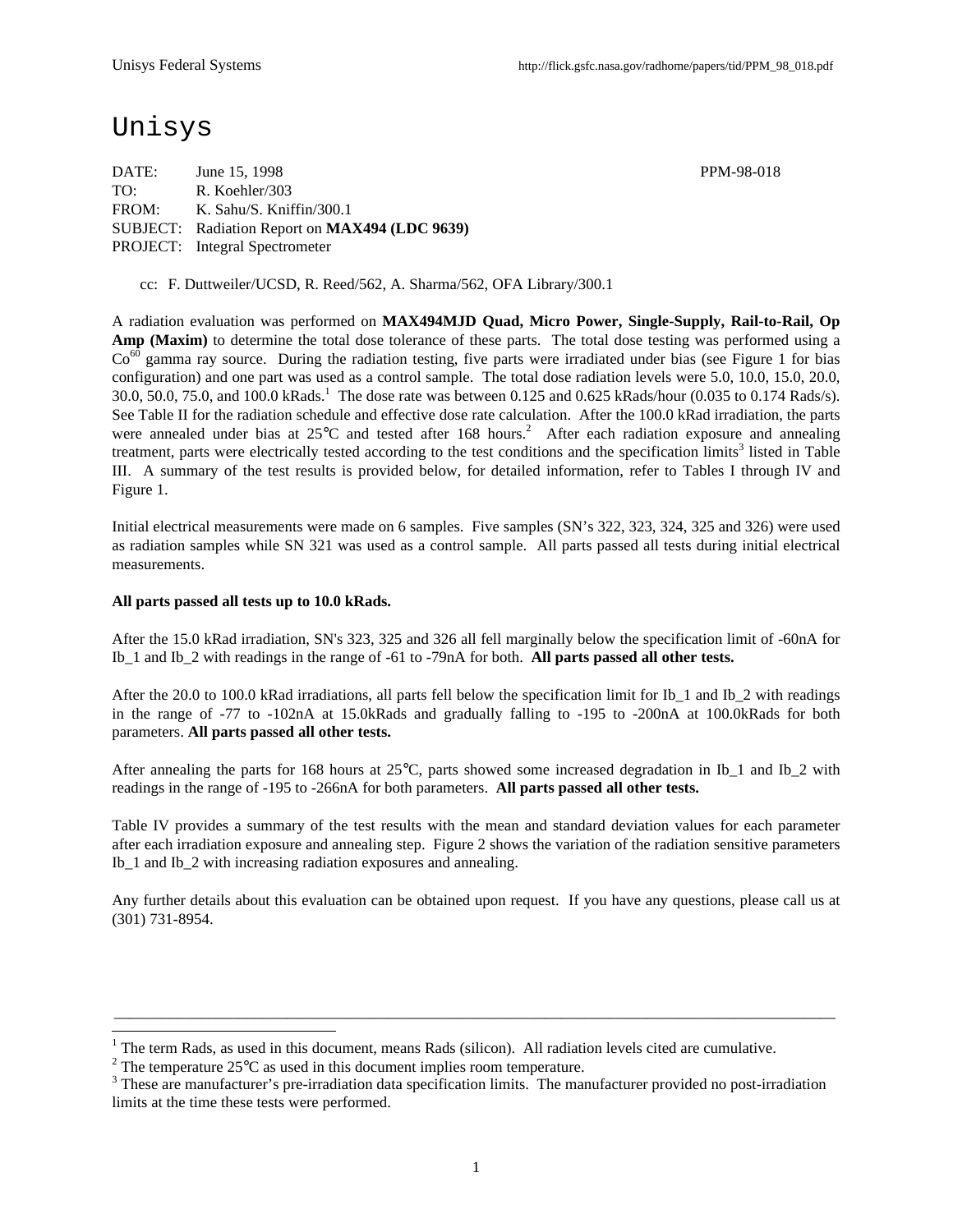#### ADVISORY ON THE USE OF THIS DOCUMENT

The information contained in this document has been developed solely for the purpose of providing general guidance to employees of the Goddard Space Flight Center (GSFC). This document may be distributed outside GSFC only as a courtesy to other government agencies and contractors. Any distribution of this document, or application or use of the information contained herein, is expressly conditional upon, and is subject to, the following understandings and limitations:

(a) The information was developed for general guidance only and is subject to change at any time;

(b) The information was developed under unique GSFC laboratory conditions which may differ substantially from outside conditions;

(c) GSFC does not warrant the accuracy of the information when applied or used under other than unique GSFC laboratory conditions;

(d) The information should not be construed as a representation of product performance by either GSFC or the manufacturer;

(e) Neither the United States government nor any person acting on behalf of the United States government assumes any liability resulting from the application or use of the information.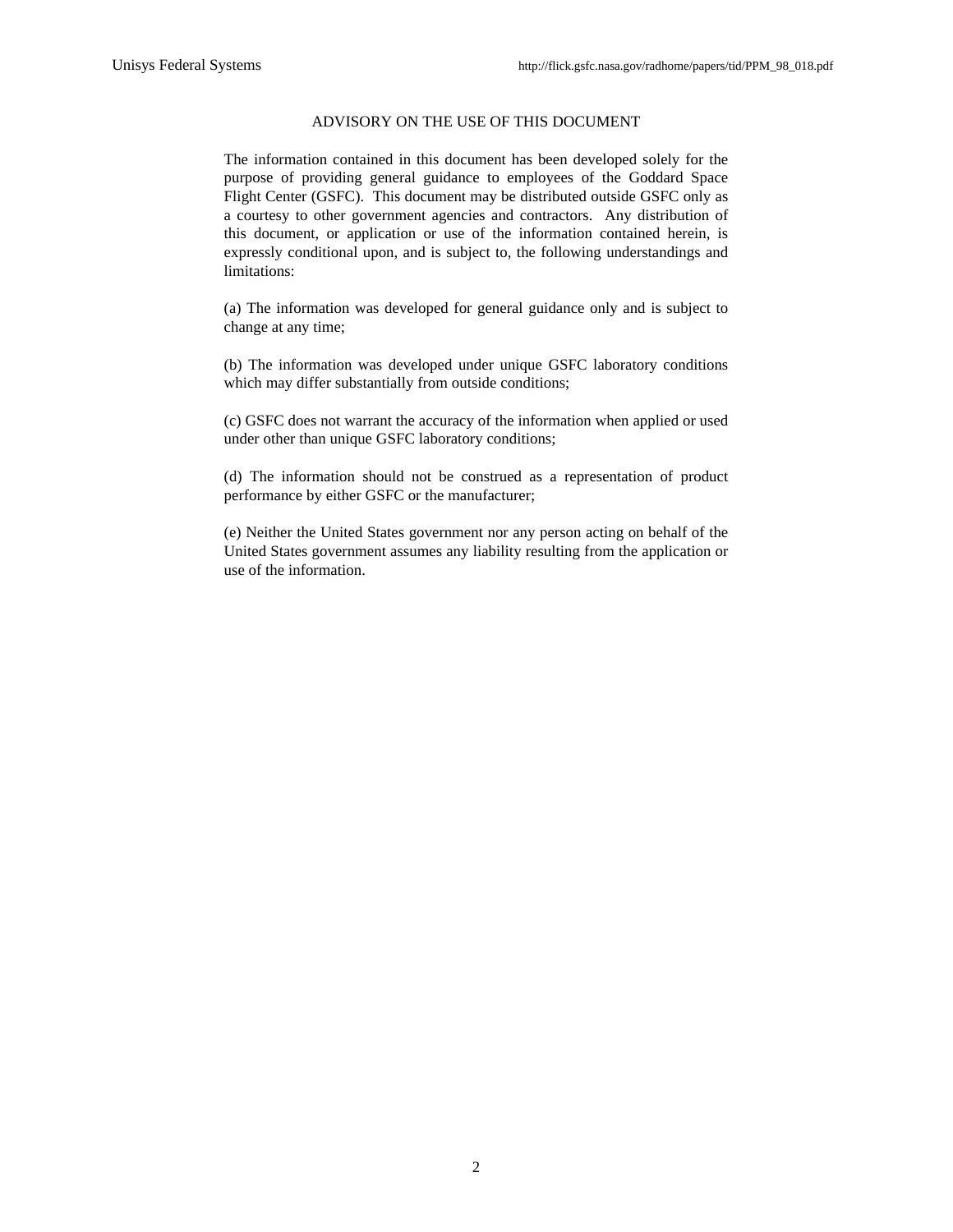

## Figure 1. Radiation Bias Circuit for MAX494

Notes:

- 1.  $R = 1k\Omega \pm 5\%, \frac{1}{4}W$ .
- 2.  $V_{CC} = 5.0V \pm 5\%$ .
- 3.  $V_{IN} = 2.0V, \pm 5\%$ .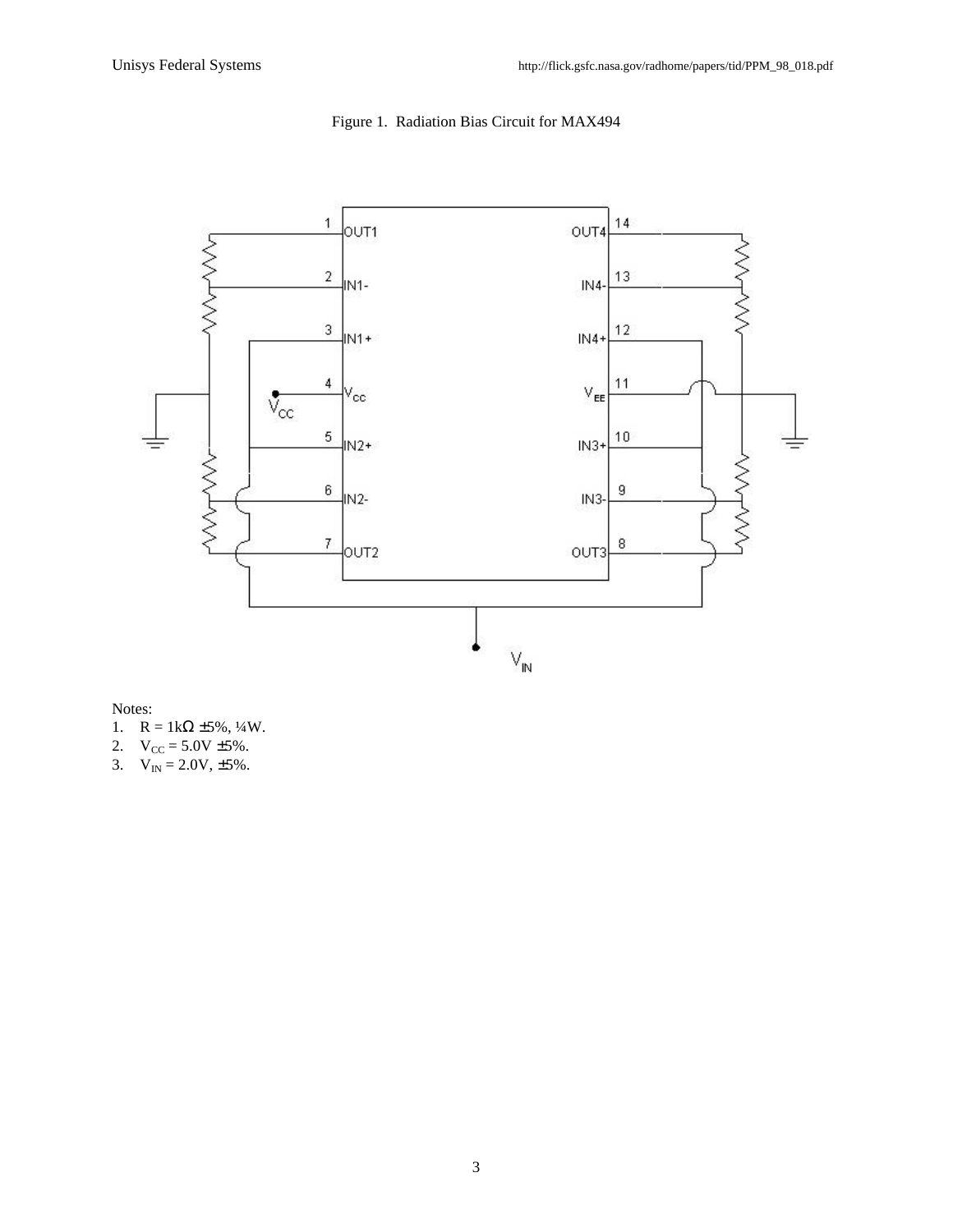| Generic Part Number:                     | <b>MAX494</b>                                     |
|------------------------------------------|---------------------------------------------------|
| <b>Integral Spectrometer Part Number</b> | MAX494MJD                                         |
| Charge Number:                           | C80777                                            |
| Manufacturer:                            | <b>MAXIM</b>                                      |
| Lot Date Code (LDC):                     | 9639                                              |
| <b>Quantity Tested:</b>                  | 6                                                 |
| Serial Number of Control Samples:        | 321                                               |
| Serial Numbers of Radiation Samples:     | 322, 323, 324, 325, and 326                       |
| Part Function:                           | Quad, Micro-Power, Single-Supply, Rail-to-Rail Op |
| Part Technology:                         | Amps<br>Bipolar                                   |
| Package Style:                           | 14-Pin DIP                                        |
| Test Equipment:                          | A540                                              |
| Test Engineer:                           | S. Norris                                         |

### TABLE I. Part Information

• The manufacturer for this part guaranteed no radiation tolerance/hardness.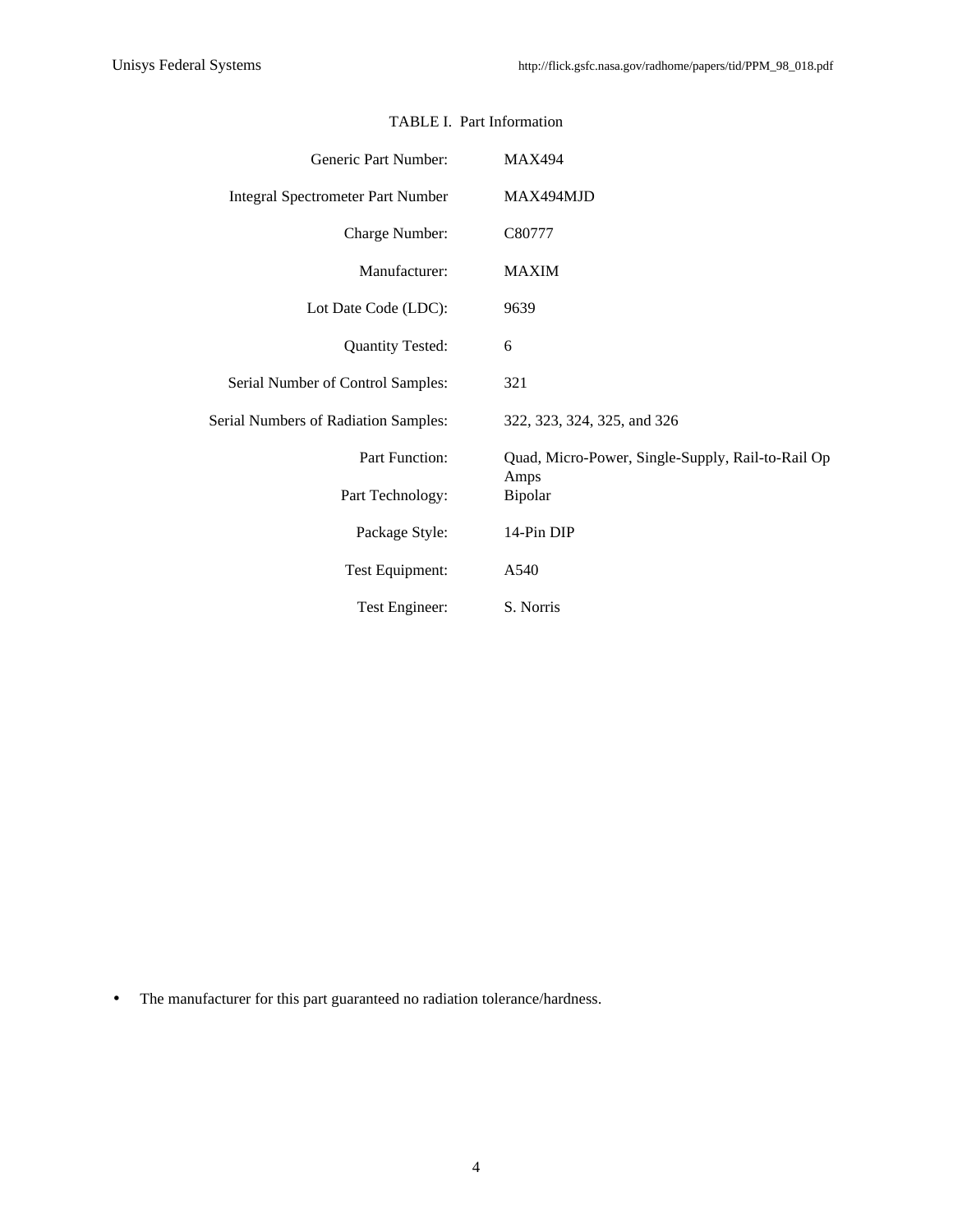| TABLE II. Radiation Schedule for MAX494 |  |
|-----------------------------------------|--|
|                                         |  |
|                                         |  |
|                                         |  |
|                                         |  |
|                                         |  |
|                                         |  |
|                                         |  |
|                                         |  |
|                                         |  |
|                                         |  |

Effective Dose Rate = 100,000 RADS/20 DAYS=208.3 RADS/HOUR=0.06 RADS/SEC

PARTS WERE IRRADIATED AND ANNEALED UNDER BIAS, SEE FIGURE 1.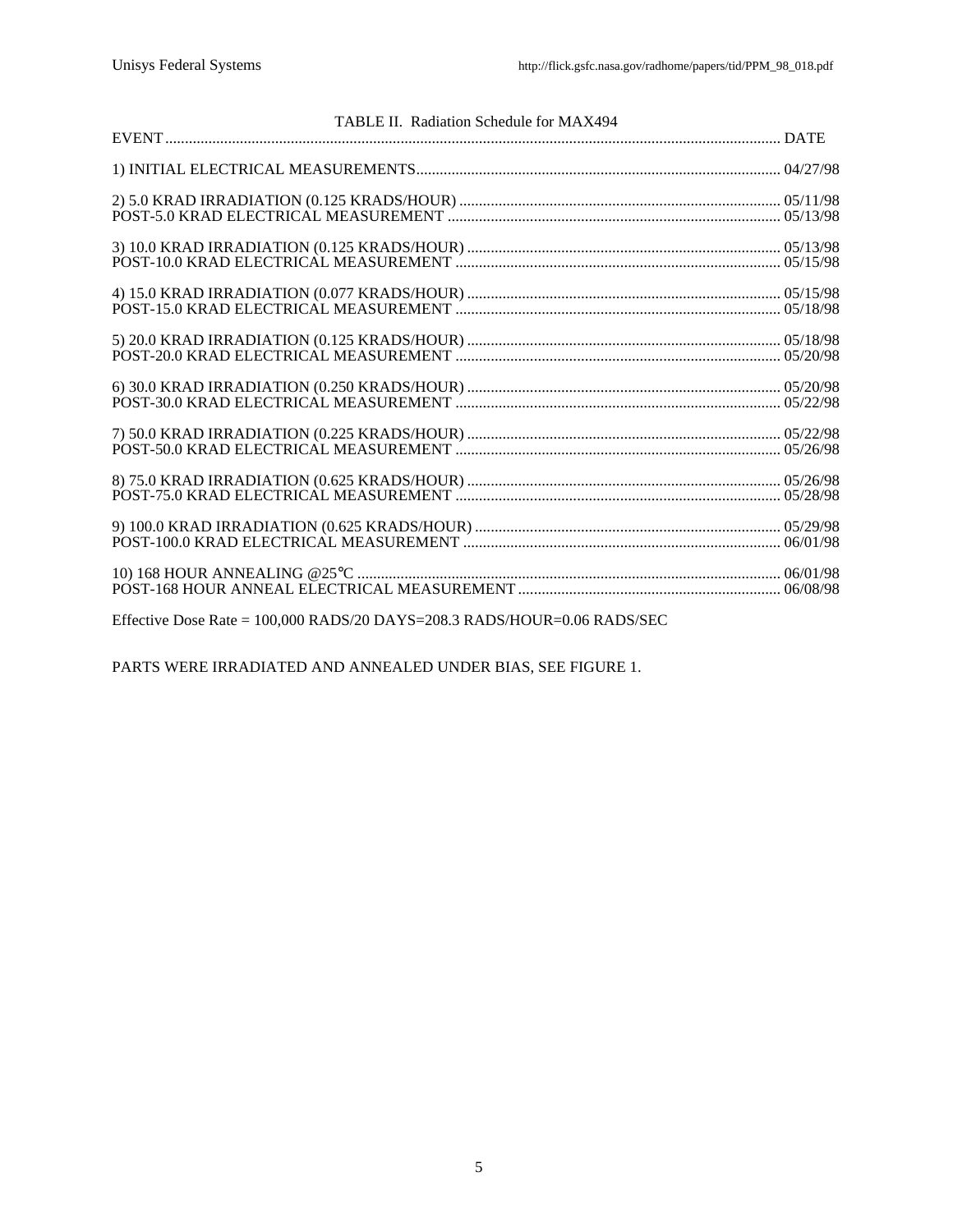| <b>Test</b>           |                           |                                                                                | Spec.  | Lim.  |
|-----------------------|---------------------------|--------------------------------------------------------------------------------|--------|-------|
| #                     | Parameter /2/3            | <b>Units Test Conditions /2</b>                                                | min    | max   |
| $1-4$                 | <b>Vos</b>                | $\mu$ V $ V_{CM}$ = V <sub>EE</sub> to V <sub>CC</sub>                         | -500   | 500   |
| 5,8,11,14             | $Ib_1$                    | $nA V_{CM} = V_{EE}$ to $V_{CC}$                                               | -60    | 60    |
| 6,9,12,15             | $\mathbf{I} \mathbf{b}$ 2 | $nA$ $V_{CM}$ = $V_{EE}$ to $V_{CC}$                                           | -60    | 60    |
| 7,10,13,16 <b>Ios</b> |                           | $nA$ $V_{CM}$ = $V_{EE}$ to $V_{CC}$                                           | $-6.0$ | 6.0   |
| 17,18                 | <b>P</b> PSRR             | $dB V_{CC} = 2.7V$ to 6V                                                       | 88     |       |
| 19,20                 | N PSRR                    | $dB V_{CC} = 2.7V$ to 6V                                                       | 88     |       |
| $21 - 24$             | <b>CMRR</b>               | $dB (V_{EF} - 0.25V) \le V_{CM} \le (V_{CC} + 0.25V)$                          | 74     |       |
| $25 - 28$             | Gain 100k                 | $dB V_{CC} = 5.0V$ , R <sub>L</sub> = 100kΩ, V <sub>OUT</sub> = 0.25V to 4.75V | 98     |       |
| 29-32                 | Gain 1k                   | $dB V_{CC} = 5.0V$ , R <sub>L</sub> = 1kΩ, V <sub>OUT</sub> = 0.5V to 4.5V     | 98     |       |
|                       | 33,35,37,39 Voh 100k      | $V R_L = 100k\Omega$                                                           | 4.925  |       |
|                       | 34,36,38,40 Vol 100k      | $V R_L = 100k\Omega$                                                           |        | 0.075 |
| $41,43,45,47$ Voh_1k  |                           | $V R_{L} = 1k\Omega$                                                           | 4.800  |       |
| $42,44,46,48$ Vol 1k  |                           | $V R_L = 1k\Omega$                                                             |        | 0.200 |
| A                     | Icc<br>/4                 | $\mu$ A $V_{CM}$ = $V_{OUT}$ = $V_{CC}/2$ , $V_{CC}$ = 5.0V                    |        | 900   |

#### Table III. Electrical Characteristics of MAX494 /1

Notes:

1/ These are the manufacturer's non-irradiated data sheet specification limits. The manufacturer provided no postirradiation limits at the time the tests were performed.

2/ For all tests:  $V_{CC} = 5V$ ,  $V_{EE} =$  GND,  $V_{CM} = 0V$ ,  $V_{OUT} = V_{CC}/2$  unless otherwise noted.

3/ Each of the tests were performed on each of the four Op Amps in the quad package.

4/ Icc was measured with a bench setup due to current measurement restrictions on the ATE.

6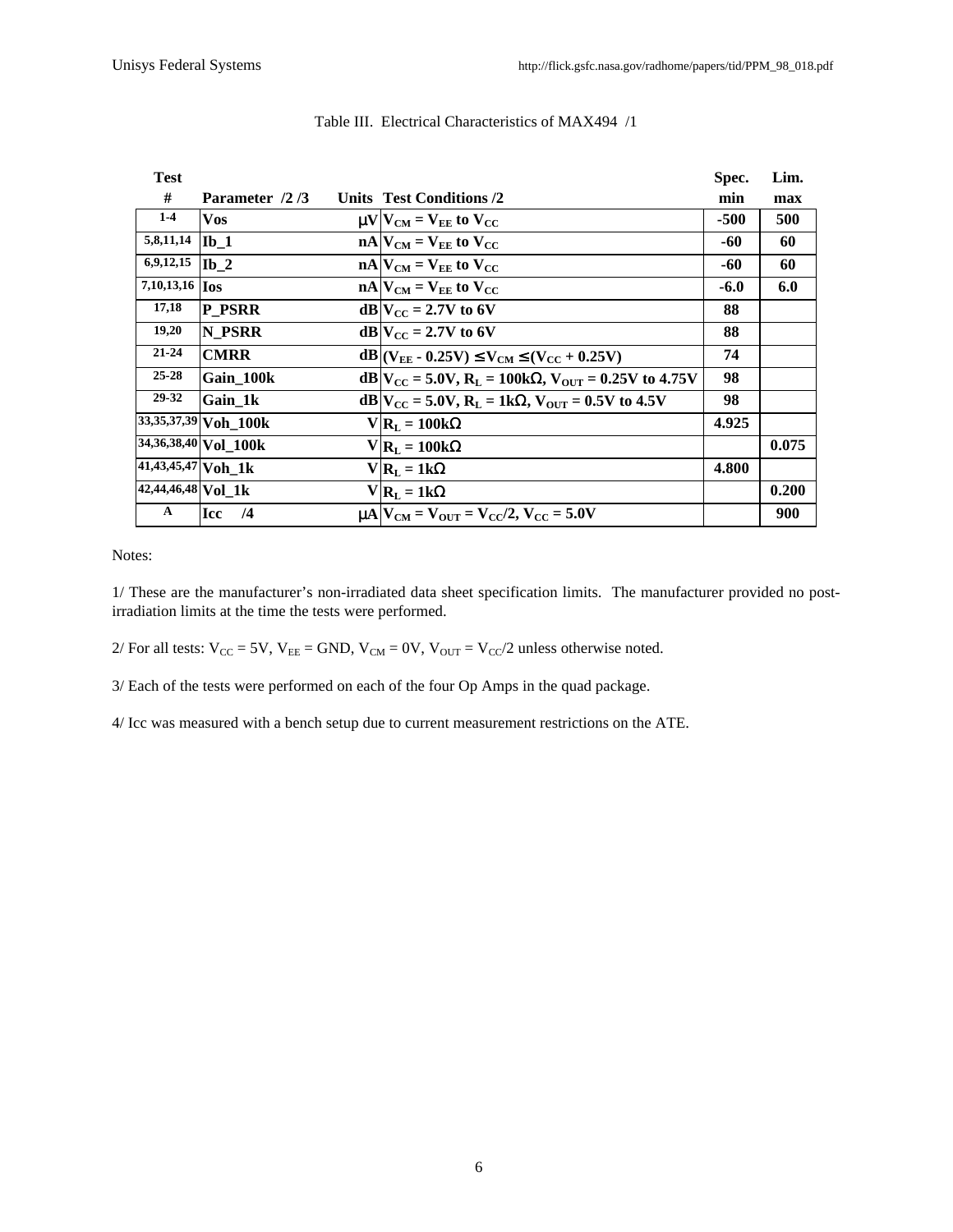# **TABLE IV: Summary of Electrical Measurements after Total Dose Exposures and Annealing for MAX494 /1**

|                       |                      |               |           |       |        |                | <b>Total Dose Exposure (kRads Si)</b> |                    |               |                     |                                    |                         |        |              |        |              |        |       | Annealing                               |              |              |                      |        |              |
|-----------------------|----------------------|---------------|-----------|-------|--------|----------------|---------------------------------------|--------------------|---------------|---------------------|------------------------------------|-------------------------|--------|--------------|--------|--------------|--------|-------|-----------------------------------------|--------------|--------------|----------------------|--------|--------------|
|                       |                      |               |           |       |        | <b>Initial</b> | 10.0<br>5.0                           |                    |               | 15.0<br><b>20.0</b> |                                    |                         | 30.0   |              | 50.0   | 75.0         |        | 100.0 |                                         |              | 168 hours    |                      |        |              |
| <b>Test</b>           | Spec. Lim. $/2$      |               |           |       |        |                |                                       |                    |               |                     |                                    |                         |        |              |        |              |        |       |                                         |              |              | @25 $\rm{^{\circ}C}$ |        |              |
| #                     | Parameters /3        |               | Units min | max   | mean   | sd             | mean                                  | sd                 | mean          | sd                  | mean                               | sd                      | mean   | sd           | mean   | sd           | mean   | sd    | mean                                    | sd           | mean         | sd                   | mean   | sd           |
| $1-4$                 | <b>Vos</b>           | 2V            | $-500$    | 500   | 24     | 34             | 26                                    | 32                 | 29            | 45                  | 31                                 | 50                      | 31     | 48           | 29     | 49           | 25     | 43    | 33                                      | 53           | 36           | 53                   | 30     | 53           |
| 5,8,11,14             | $Ib$ 1               | nA            | $-60$     | 60    | 20     |                | 28                                    | 3                  | 43            | 5                   | 66                                 | 9                       | 88     | 12           | 119    | 14           | 170    | 18    | 196                                     | 5            | <b>200</b>   | $\mathbf{0}$         | 237    | 24           |
| 6,9,12,15             | $Ib_2$               | nA            | -60       | 60    | 20     |                | 28                                    | 3                  | 42            | 5                   | 65                                 | 9                       | 87     | 12           | 119    | 14           | 168    | 17    | 192                                     | 4            | 195          |                      | 235    | 26           |
| 7,10,13,16 <b>Ios</b> |                      | nA            | $-6.0$    | 6.0   | $-0.6$ | 0.4            | $-0.9$                                | 1.7                | $-0.6$        | 0.8                 | $-0.8$                             | 1.0                     | $-1.0$ | 1.0          | $-1.5$ | 0.8          | $-1.6$ | 1.1   | $-3.7$                                  | 1.7          | $-5.1$       | $\mathbf{0}$         | $-1.4$ | 1.9          |
| 17,18                 | <b>P_PSRR</b>        | dB            | 88        |       | 143    | 8              | 149                                   | 11                 | 143           | 12                  | 149                                | 12                      | 144    | 8            | 148    | 9            | 156    | 5     | 145                                     | 8            | 146          | 11                   | 148    | $\mathbf{3}$ |
| 19,20                 | N_PSRR               | dB            | 88        |       | 135    | 3              | 149                                   | 10                 | 146           | 12                  | 141                                | 8                       | 152    | 8            | 147    | 3            | 153    | 5     | 148                                     | 6            | 150          | Δ                    | 153    | 7            |
| $21 - 24$             | <b>CMRR</b>          | $\mathbf{dB}$ | 74        |       | 132    |                | 132                                   | $\overline{2}$     | 132           |                     | 131                                | $\overline{\mathbf{4}}$ | 132    | 3            | 132    |              | 132    |       | 132                                     |              | 133          |                      | 133    | $\mathbf{2}$ |
| 25-28                 | Gain 100k            | $\mathbf{dB}$ | 98        |       | 107    | $\mathbf{0}$   | 107                                   | $\mathbf{0}$       | 107           | $\mathbf{0}$        | 107                                | $\mathbf{0}$            | 107    | $\mathbf{0}$ | 107    | $\mathbf{0}$ | 107    |       | 107                                     | $\mathbf{0}$ | 107          | $\mathbf{0}$         | 107    | $\mathbf{0}$ |
| 29-32                 | Gain 1k              | $\mathbf{dB}$ | 98        |       | 107    | 0              | 107                                   | $\mathbf{0}$       | 107           | $\mathbf{0}$        | 107                                | $\mathbf{0}$            | 107    | $\mathbf{0}$ | 107    | $\mathbf{0}$ | 107    |       | 107                                     | $\mathbf{0}$ | 107          | $\mathbf{0}$         | 107    | $\mathbf{0}$ |
|                       | 33,35,37,39 Voh_100k |               | 4.925     |       | 4.988  | 0.001          |                                       | 4.985 0.014        | 4.986         | $\mathbf{0}$        |                                    | $4.976 \mid 0.022$      | 4.985  | $\mathbf 0$  | 4.984  | $\mathbf{0}$ | 4.983  |       | $\mid 0.002 \mid 4.982 \mid 0.002 \mid$ |              | 4.981        | $\mathbf{0}$         | 4.981  | 0.002        |
|                       | 34,36,38,40 Vol_100k |               |           | 0.075 | 0.008  | 0.001          | 0.011                                 | $0.007 \mid 0.009$ |               |                     | $0.001 \mid 0.016 \mid 0.016 \mid$ |                         | 0.009  | $\mathbf 0$  | 0.010  | 0.001        | 0.011  |       | $\mid 0.001 \mid 0.011 \mid 0.001 \mid$ |              | 0.011        | 0.002 0.011          |        | 0.001        |
| 41,43,45,47 Voh_1k    |                      |               | 4.800     |       | 4.988  | 0.001          |                                       | $4.982 \mid 0.010$ | 4.986   0.002 |                     | 4.978 0.017                        |                         | 4.985  | 0.002        | 4.984  | 0.002        | 4.983  | 0.001 | 4.982 0.001                             |              | 4.981        | 0.002                | 4.982  | 0.001        |
| 42,44,46,48 Vol 1k    |                      |               |           | 0.200 | 0.008  | 0.001          | 0.010                                 | $0.004 \mid 0.008$ |               | $\mathbf{0}$        | $0.014 \mid 0.008$                 |                         | 0.009  | 0.001        | 0.009  | $\mathbf{0}$ | 0.010  | 0.001 | 0.010 0.001                             |              | $\mid 0.011$ | $\mathbf{0}$         | 0.011  | 0.001        |
| A                     | $\text{Icc}$ /4      | ? A           |           | 900   | 705    | 13             | 708                                   | 12                 | 716           | 10                  | 734                                | 10                      | 757    | q            | 766    | 10           | 803    | -9    | 810                                     | 11           | 834          |                      | 825    | 9            |

Notes:

1/ The mean and standard deviation values were calculated over the five parts irradiated in this testing. The control samples remained constant throughout testing and are not included in this tabl

2/ These are manufacturer's pre-irradiation data sheet specification limits. No post-irradiation limits were provided by the manufacturer at the time the tests were performed.

3/ Each of the tests were performed on each of the four op amps in the quad package. All parts tracked very closely for all tests. The numbers shown on the table represent the average of the one op amp closest too, or farthest over, the specification limit.

4/ Due to the complexity of this test, this measuement was made using a bench setup.

## **Radiation sensitive parameters: Ib\_1, Ib\_2.**